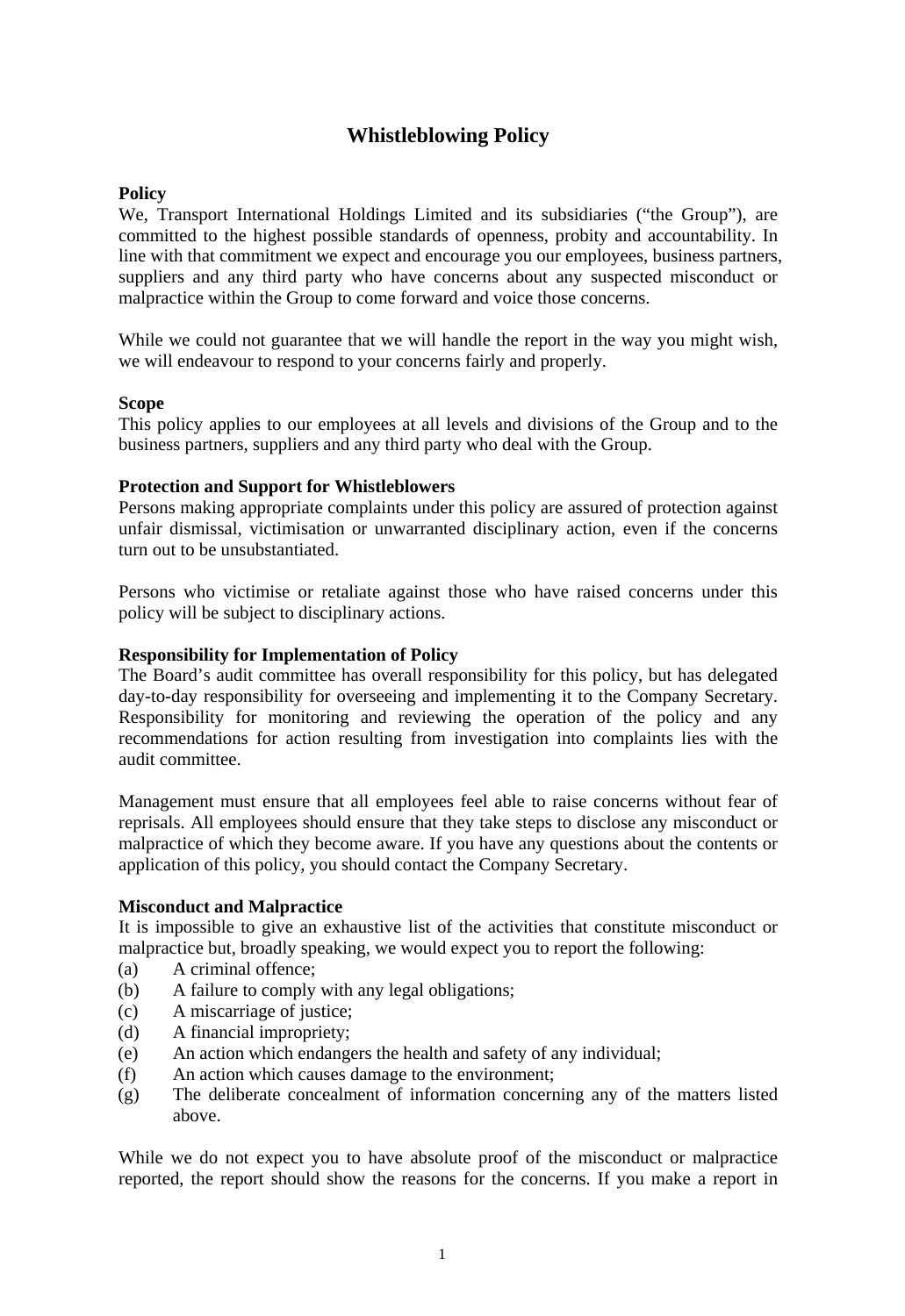good faith then, even if it is not confirmed by an investigation, your concerns would be valued and appreciated.

#### **False Report**

If you make a false report maliciously, with an ulterior motive, without reasonable grounds that the information in the report is accurate or reliable, or for personal gain, you may face disciplinary action, including the possibility of dismissal.

## **Making a Report**

Employees may make a report verbally or in writing in the standard report form attached to this policy as Annex I. We would normally expect you to raise your concerns internally to your line manager (or his or her superior) within the department. If you feel uncomfortable doing this, for example, your line manager has declined to handle your case or it is the line manager who is the subject of the report, then you should contact the Company Secretary. If the report is extremely serious or in any way involves the Company Secretary or senior management, you should report it directly to the Chairman of the Board's audit committee. In the report, you should provide full details and, where possible, supporting evidence.

Business partners, suppliers and third parties are encouraged to report, in writing in the standard report form attached to this policy as Annex I, to the Company Secretary directly.

#### **Confidentiality**

We will make every effort to keep your identity confidential. In order not to jeopardise the investigation, you should also keep the fact that you have filed a report, the nature of your concerns and the identity of those involved confidential.

There may be circumstances in which, because of the nature of the investigation, it will be necessary to disclose your identity. If such circumstances exist, we will endeavour to inform you that your identity is likely to be disclosed. If it is necessary for you to participate in an investigation, the fact that you made the original disclosure will, so far as is reasonably practicable, be kept confidential. However, it is also possible that your role as the whistleblower could still become apparent to third parties during investigation.

Equally, should an investigation lead to a criminal prosecution, it may become necessary for you to provide evidence or be interviewed by the authorities, for instance, Independent Commission Against Corruption in Hong Kong. In these circumstances, we will, once again, endeavour to discuss with you the implications for confidentiality.

You should, however, know that in some circumstances, we may have to refer the matter to the authorities without prior notice or consultation with you.

#### **Anonymous Report**

We respect that sometimes you may wish to file the report in confidence. However, an anonymous allegation will be much more difficult for us to follow up simply because we will not be able to obtain further information from you and make a proper assessment.

We generally do not encourage anonymous reporting and encourage you to come forward with your concerns.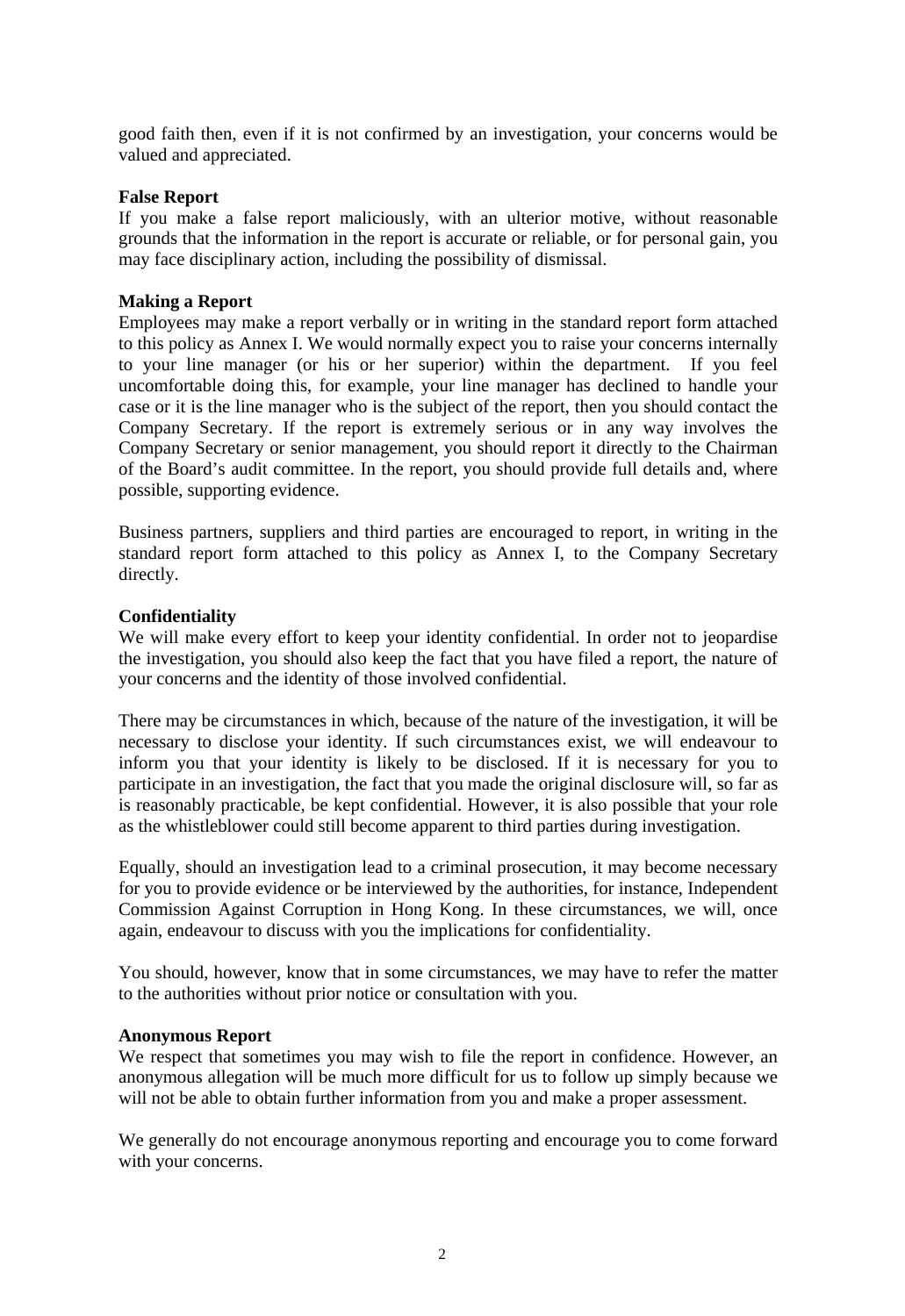# **Investigation Procedures**

We will acknowledge receipt of your report within 12 working days confirming that:

- Your report has been received;
- The matter will be investigated:
- Subject to legal constraint, you will be advised of the outcome in due course.

The Company Secretary will be appointed to manage the report.

We will evaluate every report received to decide if a full investigation is necessary. If an investigation is warranted, an investigator (with suitable seniority and without previous involvement in the matter) from the internal audit department will be appointed to look into the matter.

Where the report discloses a possible criminal offence, we will refer the matter to the audit committee. The audit committee, in consultation with our legal advisers as necessary, will decide if the matter should be referred to the authorities for further action.

As stated under the section 'Confidentiality', in most cases, we will endeavour to discuss with you before referring a matter to the authorities. However, in some situations, we may have to refer the matter to the authorities without prior notice or consultation with you.

Please note that once the matter is referred to the authorities, we will not be able to take further action on the matter, including advising you of the referral.

You may be asked to provide more information during the course of the investigation.

The investigation report will be reviewed by a code of conduct task force comprising senior officers such as the Company Secretary, Head of Internal Auditor, Head of Human Resources or members of Audit Committee.

Possible outcomes of the investigation:

- (a) The allegation could not be substantiated;
- (b) The allegation is substantiated with one or both of the following:
	- (i) Corrective action taken to ensure that the problem will not occur again;
	- (ii) Disciplinary or appropriate action against the wrongdoer.

A final report, with recommendations for change (if appropriate), will be produced to the audit committee. The audit committee will review the final report and make recommendations to the Board.

You will receive in writing the outcome of the investigation. Because of legal constraints, we will not be able to give you details of the action taken or a copy of the report.

Subject to the nature and complexity of the matter, we expect to complete the investigation and provide you with the outcome in three months.

If you are not satisfied with the outcome, you could raise the matter again with the Company Secretary. You should make another report explaining why this is the case. If there is good reason, we will investigate into your concerns again.

You could, of course, raise the matter with an external authority such as a regulator or a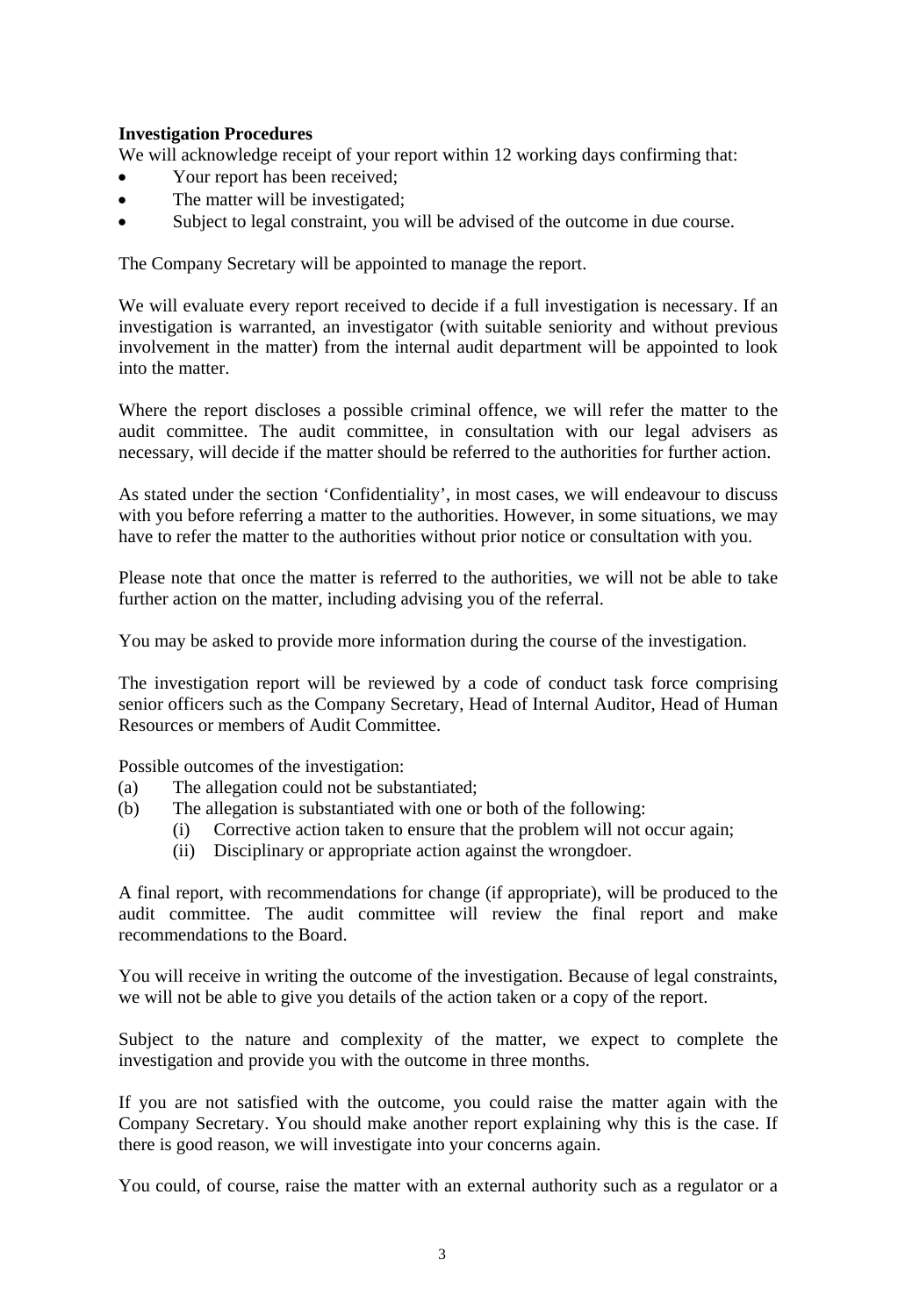law enforcement agency. Please ensure that you have sufficient evidence to support your concerns. Before reporting your concerns externally, we encourage you to discuss with the Company Secretary.

You could also consult your legal advisers.

## **Monitoring the Whistleblowing Policy and Procedure**

The use and effectiveness of this Whistleblowing Policy will be monitored and reviewed regularly by the Company Secretary.